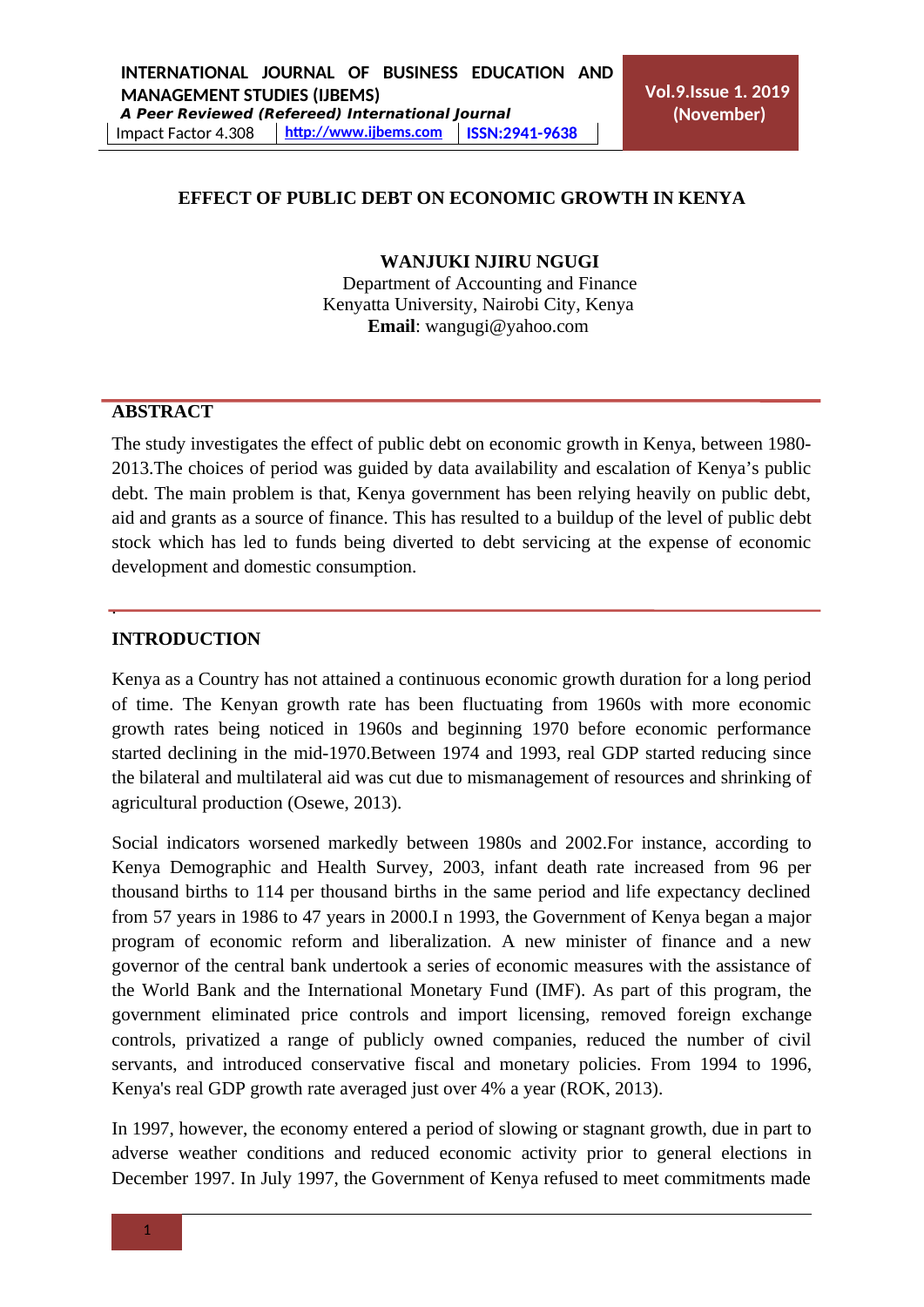earlier to the IMF on [governance r](https://en.wikipedia.org/wiki/Governance)eforms. As a result, the IMF suspended lending for three years, and the World Bank also put a \$90 million [structural](https://en.wikipedia.org/wiki/Structural_adjustment) [adjustment c](https://en.wikipedia.org/wiki/Structural_adjustment)redit on hold (IMF, 2013).

The Government of Kenya took positive steps on reform, including the 1997 establishment of the [Kenya Anti-Corruption Authority, a](https://en.wikipedia.org/wiki/Kenya_Anti-Corruption_Authority)nd measures to improve the transparency of government procurements and reduce the government payroll. In July 2000, the IMF signed a \$150 million [Poverty Reduction a](https://en.wikipedia.org/w/index.php?title=Poverty_Reduction&action=edit&redlink=1)nd Growth Facility, and the [World Bank f](https://en.wikipedia.org/wiki/World_Bank)ollowed suit shortly after with a \$157 million Economic and Public Sector Reform credit. In 2006 Kenya's gross domestic product (GDP) was about US\$17.39 billion. The country's real GDP growth picked up to 2.3 percent in early 2004 and to nearly 6 percent in 2005 and 2006, compared with a sluggish 1.4 percent in 2003.Over the decade from 2003-2013,Kenya's economy grew steadily from 2.9% in 2003 to 7% in 2007 due to conducive environment caused by political stability and implementation recovery strategy. However in 2008, political instability reversed the gains made and the economy dipped to 1.5%.In the following years modest growth was noted from 2009-2010 but it dipped again in 2011 due to ripple effects of the global recession. On average, the economy grew by 5% over the period 2003-2013 which is much lowered as compared to Uganda's growth of 7%, Tanzania's growth of 7%, Rwanda's growth of 7.1% and EAC average of 5.9% over the same period. On the other hand the public debt rose highly over the past periods and this trend was accompanied by an expansion in the size of governments (ROK, 2013).

## **Global Perspective of Public Debt on Economic Growth**

The impact of domestic public debt on economic growth of many nations remains a controversial issue in both academic and policy making forum (Akram, 2010). Empirical and theoretical studies try to analyze the question of whether the rising of public debt shows positive or negative effects on the growth rate of an economy.

Most broad rationalization of the adverse effect of debt is "debt overhang" effect. If there is some likelihood that in future, debt will be larger than the country's repayment ability then anticipated debt-service costs will depress further domestic and foreign investment (Karagol, 2002). The other channel through which debt obligations affect economic growth is known as "crowding out" effect. If a greater portion of foreign capital is used to service external debt, very little will be available for investment and growth. Debt-servicing cost of public debt can crowd out public investment expenditure, by reducing total investment directly and complementary private expenditures indirectly (Karagol, 2002).

According to Abbas (2007), the higher interest rates increase the cost of financing new private investment " crowding – out " and hence limit economic growth. The higher interest rate may also have an adverse effect on the trade balance which is an important parameter of economic growth. Since the government assets become more attractive to foreign investors, so the demand for local currency will increase which tends to push up the price of domestic currency in terms of other currencies, the imports will rise and the exports tend to decline (it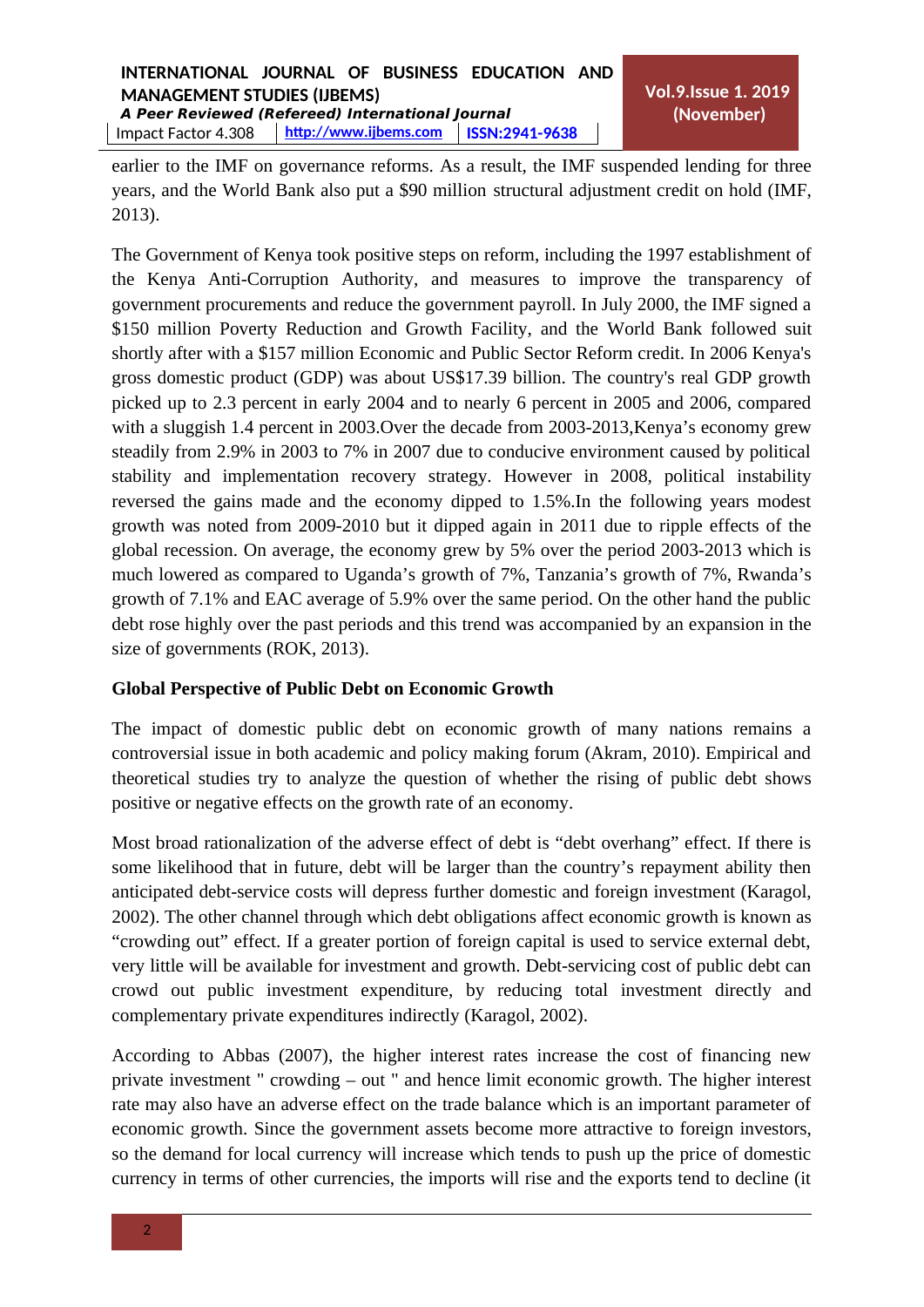become more expensive), hence large trade deficit will ensue which ultimately hinder the economic growth However, various authors (Pattillo, Poirson Ricci, 2004) are unable to find evidence of a significant crowding out effect; while others (i.e. Chowdhury, 2004, Clements, Bhattacharya & Nguyen., 2003,) find that both debt burden and debt service obligations have reduced the investment and economic performance. (Ochieng, 2013).

## **Public Debt Level and Economic Growth in Kenya**

The Internal Loans Act (Cap 420) provides the legal framework for the cabinet secretary to National Treasury to borrow on behalf of the government from the domestic market through issuance of Treasury bills and Treasury bonds. The government overdraft at the Central Bank of Kenya is the only aspect of domestic debt borrowing that seems to be limited by law. Domestic borrowing through Treasury bills and bonds do not seem to have a limit in law. This is different from external borrowing where the External Loans and Credit Act, CAP. 422 of the laws of Kenya limits the total indebtedness in respect of principal amount to Kshs 500 billion or such higher sum as the National Assembly may by resolution approve (Ochieng, 2013).

The evidence of highly increasing level of debt producing a negative impact on economic development was noted in the first United Nations Development Decade Even though the developing nations attained the minimum target of annual growth of GDP of 5 percent easily by 1970s, nearly about half of official foreign exchange receipts were used for the purpose of repaying debt to official lenders. The reduction in official government cash flows during the period made debt servicing very difficult thereby necessitating debt rescheduling for the governments. The continuous reduction in official assistance and increasing level of multilateral assistance in the poorer and developing nations especially in the sub-Sahara Africa together with a rapid increase in the private sector liquidity because of expansion of the Eurodollar market during the beginning of 1970s resulted into an increase in private sector borrowing by a number of rapidly developing countries (Osewe, 2013).

The 1990s witnessed a steady decline in development assistance to Kenya occasioned by a perception of poor governance and mismanagement of public resources and development assistance. Other factors include the end of the cold war and the collapse of the Soviet Union. This led to a debt crisis in the country in the early 1990s which turned Kenya into a highly indebted nation. The debt problem was exacerbated by macroeconomic mismanagement in the 1990s such as the Goldenberg scandal which fleeced Kenyans billions of shillings leading to a reduction of donor inflows. The government thus resorted to occasional debt rescheduling and expensive short-term domestic borrowing to finance its expenditures (Putunoi & Mutuku, 2013). Public borrowing is inevitable and not reprehensible phenomenon of economic growth. It is a way to stimulate economic growth by injecting money from foreign investors (external debt) into it as well as distributing assets (internal debt) among those who has more than they can use at the moment and those who lack assets for developing economic initiative or other needs (Osewe, 2013).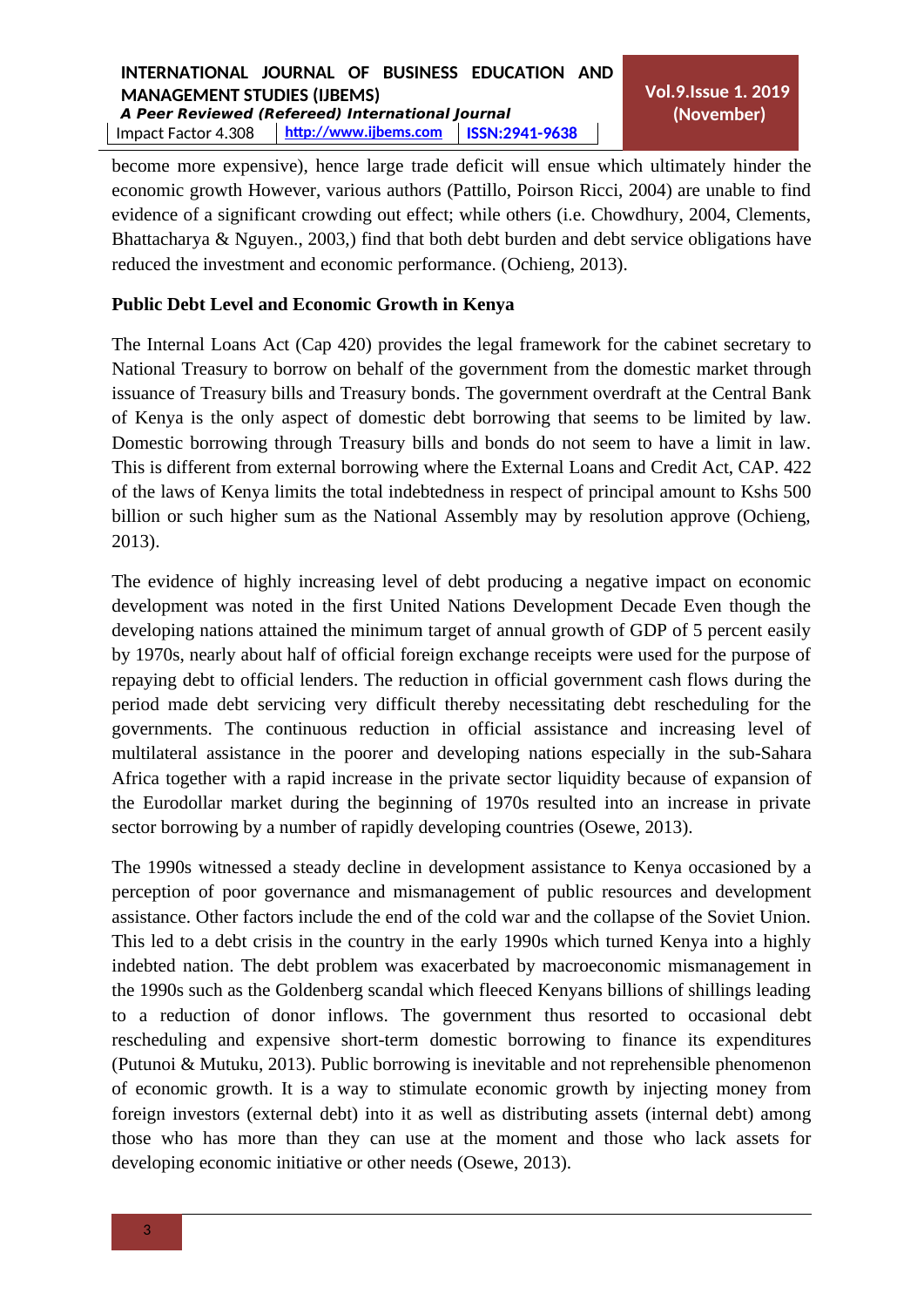# **INTERNATIONAL JOURNAL OF BUSINESS EDUCATION AND MANAGEMENT STUDIES (IJBEMS) A Peer Reviewed (Refereed) International Journal**

Impact Factor 4.308 **[http://www . ijbems.com](http://www.ijbems.com/) ISSN:2941-9638**

However the persistent increase in the stock of public debt has negatively impacted on private investment levels in Kenya. It has reduced the current and future investment through increases in the cost of capital (borrowing by the private sector). It has also affected the current flow of resources available in the economy when domestic debt is used to service external debt (Karazijiene & Saboniene, 2009). Public debt has distorted the economy and complicated macroeconomic management causing poor social and economic status for Kenyan citizens. The debt problem has been exacerbated by increasing fiscal and balance of payment deficits; slow export growth, over reliance on primary export; overvalued exchange rates and negative real interest rate have also contributed to a rise in public debt which is estimated to be 53% of GDP (RoK, 2007).

# **Conclusions and Recommendations and Policy Implications**

This study concludes that high level of public debt deters economic growth in Kenya and government should use it as a last resort to finance its economic developments since it is causing the crowding out effect problem in the Country. A debt overhang problem might be experienced in the long run since the domestic debt is affecting the GDP negatively meaning that in future external debt will be used to service domestic debt if the level of borrowing is not contained.

This paper recommends that public borrowing (government) from international markets and internal borrowing needs to be contained even though there was no problem of debt overhang since it leads to high interest rates and crowding out of the private sector from investment. Close monitoring of government borrowing through the domestic market is necessary since it affected the GDP negatively. The reduction in the domestic real interest rates is also necessary to encourage private sector investment and thereby substantially contribute to real growth. There is need for proper management of resources of the economy as a whole since it determines the volume and servicing of external debt and domestic debt, as well as the credit rating. Availability of public finance should be consistent with a policy framework that is credibly maintained (inflation policy, exchange rate policy, interest rate policy, pricing policy, etc.).

## **References**

- Abbas, A., & Christensen, J. (2010). The role of domestic debt markets in economic growth: An empirical investigation for low-income countries and emerging markets. *IMF Staff Papers, 57*(1), 209-255*.*
- Achieng, B. J. (2010). Domestic debt and private investment in Kenya: 1963-2009. *Unpublished MBA Project*, University of Nairobi.
- Akram, N. (2010). Impact of public debt on economic growth in Pakistan. *The Pakistan Development Review, 50*(4), 599-615.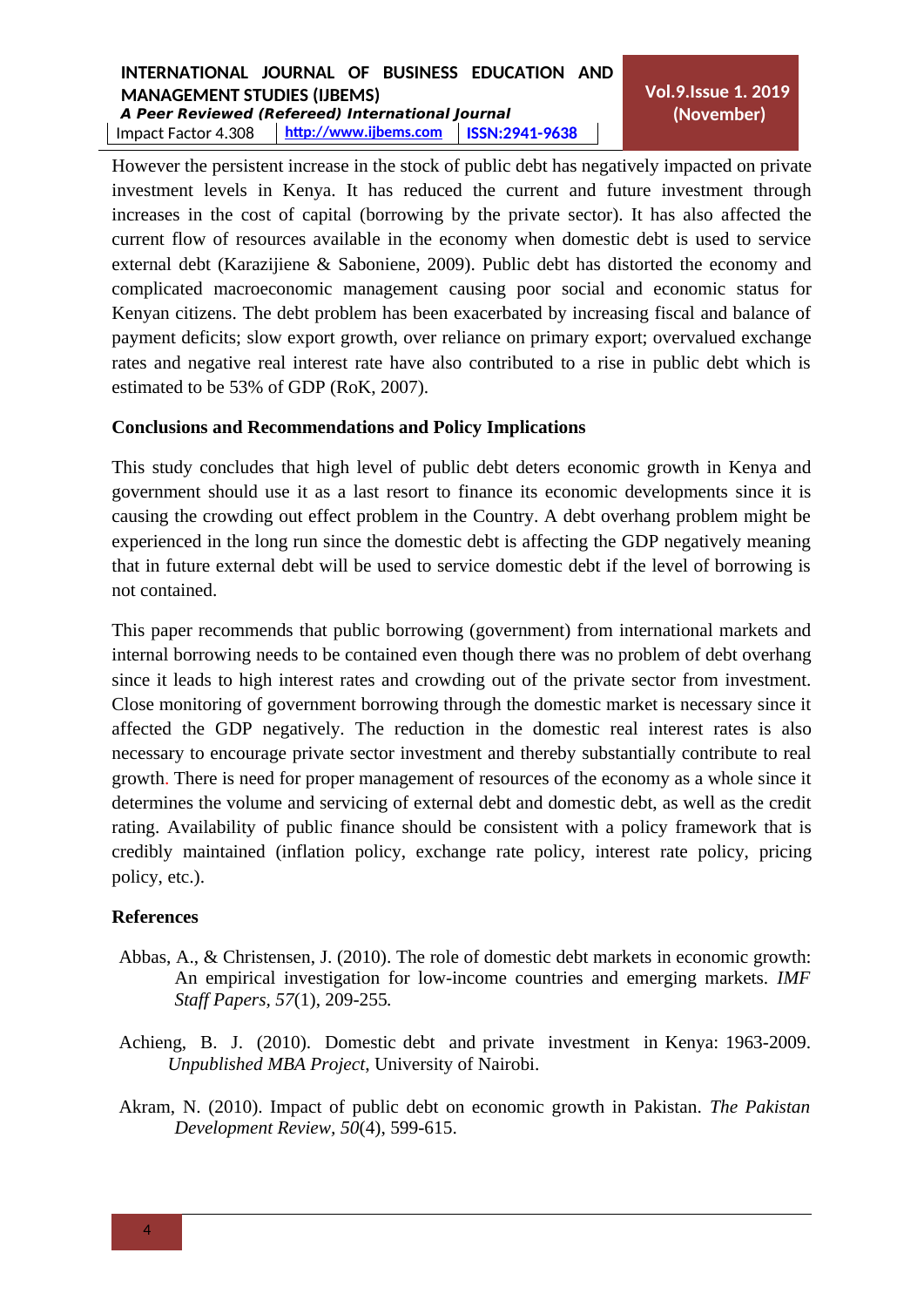Blavy, R. (2006). Public debt and productivity: The difficult quest for growth in Jamaica. *IMF Working Paper No. 06/235.*

Burnside, C., & D. Dollar (2000). Aid, Policies, and Growth. American Economic Review, pp. 847-68.

Central Bank of Kenya. (2008). *Economic survey*. Nairobi: Government Printer.

Central Bank of Kenya. (2012). *Economic survey*. Nairobi: Government Printer.

Central Bank of Kenya. (2013). *Economic survey*. Nairobi: Government Printer. Checherita, C., & Rother, P., (2010), The impact of high and growing government debt on economic growth an empirical investigation for the euro area, *Working Paper Series* No.1237.

- Cholifihani, M. (2008). A Cointegration Analysis of Public Debt Service and GDP in Indonesia. *Journal of Management and Social Sciences, Vol. 4, No. 2, 68-81.*
- Chowdhury, A. R (2004). External Debt, Growth and the HIPC Initiative: Is the Country Choice Too Narrow? *Chapter 8 in Debt Relief for Poor Countries, ed. by Addison, Hansen and Tarp.*
- Christensen, J. (2005). Domestic debt markets in Sub- Saharan Africa. *IMF Staff Papers, 52(3): 518-538.*
- Clements, B., Bhattacharya, R., & Nguyen, T. Q. (2005). External Debt, Public Investment, and Growth in Low-Income Countries, IMF *Working Paper No. 03/249.*
- Cunningham, R.T. (1993): The Effects of Debt Burden on Economic Growth in Heavily Indebted Nations, *Journal of Economic Development*, pp. 115-126.
- Karagol, E. (2002): The Causality Analysis of External Debt Service and GNP: *The Case of Turkey, Central Bank Review* pp. 39-64.
- Karazijienė, Ž.; Sabonienė, A. 2009. Valstybės skolos struktūra ir valstybės skolinimosi įtaka Lietuvos ekonomikai [Structure and effects of national debt on the Lithuanian economy], *Ekonomika ir vadyba* [Economics and Management] 14: 271–279.
- Kibui, P. (2009). The impact of external debt on public investment and economic growth in Kenya (1970-2007). *Unpublished MBA Project*, University of Nairobi.
- Krugman. (1988). Financing vs. Forgiving a debt overhang. *Journal of Development Economics*, 29 (3), 253-268.
- Kumar, M, S & Woo, J. (2010). Impact of high public debt on long run economic growth for a panel of advanced economies (1970-2007),.*Published thesis*, Pakistan.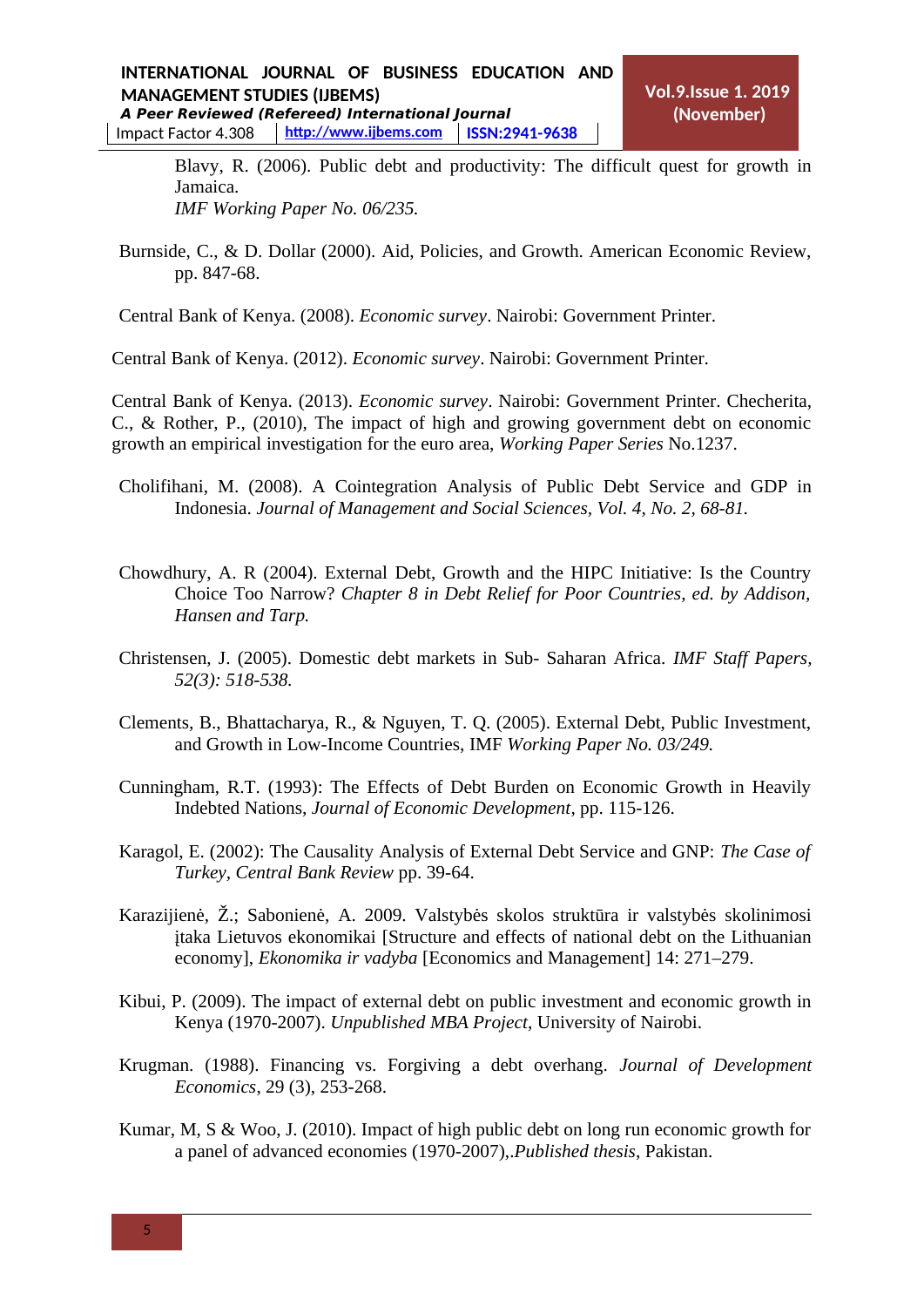- Levy, A. & Chowdhury, K. (1993) An integrative analysis of external debt, capital accumulation and production in Latin America, Asia-Pacific and Sub-Saharan Africa.
- M'Amanja, D. & Morrisey, O. (2003). *Fiscal policy and economic growth in Kenya*. Centre for Research in Economic Development and International Trade credit research paper no. 05/06. Nottingham, United Kingdom: University of Nottingham.
- Maana, I. et al, (2008), Domestic Debt and its Impact on the economy The case of Kenya, *Paper presented during the 13th Annual African Econometric Society Conference in Pretoria, South Africa.*
- Makau, J.K. (2008). External Public Debt Servicing and Economic Growth in Kenya: An Empirical Analysis. *Unpublished MBA Project*, University of Nairobi
- Mishkin, F.S (2009). *The Economics of Money, Banking, and the Financial Markets*, 7<sup>th</sup> edition.
- Mugenda, O. M. & Mugenda, A. G. (2003). *Research Methods: Quantitative &*

*Qualitative Approaches*. Nairobi: ACTS Press.

Mwaniki, C. (2013). Kenya's public debt surges to Sh1.9 trillion. *Business Daily -* Monday October 13, 2014.

Njuguna, N, Kamau, T & Owino, O. (2008). Unlocking the future potential for Kenya: The Vision 2030 preliminary draft chapter 4. Nairobi: Government printer.

Njuru, S.G. (2012). Determinants of domestic private investment in Kenya (1970–2001). *Unpublished master's thesis*. Kenyatta University, Nairobi, Kenya.

- Ochieng, O.O (2013). Relationship between public debt and economic growth in Kenya: 1992-2012.*Published MBA Project*, University of Nairobi.
- Osewe, V.O. (2013). Effect of external debt and inflation on economic growth in Kenya. *Published master's thesis*. KCA University, Nairobi, Kenya.
- Patillo, C., H. Poirson and L. Ricci, 2002.External Debt and Growth.*IMF Working Paper 02*/69, IMF Washington, DC.
- Pattillo, C., Poirson, H. And Ricci, R. (2002), External Debt and Growth, *IMF Working Paper, No. 02/*69*.*
- Pattillo, C., Poirson, H., & Ricci, R. (2004), What Are the Channels Through Which External Debt Affects Growth?. *IMF Working Paper, No. 04/15.*
- Putunoi, G.K., & Mutuku, C.M. (2013). Domestic Debt and Economic Growth Nexus in Kenya. *Current Research Journal of Economic Theory, 5(1): 1-10.*